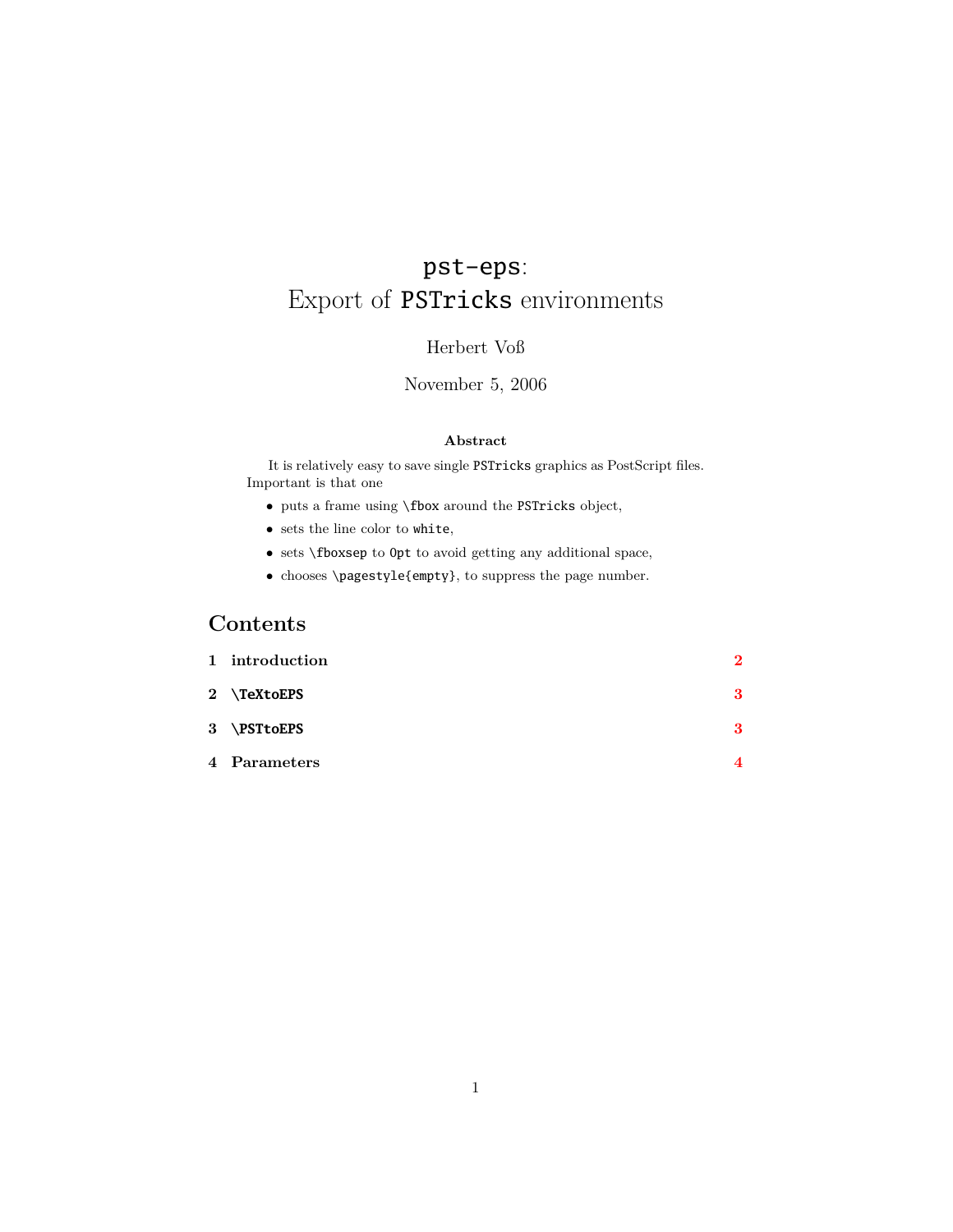## <span id="page-1-3"></span><span id="page-1-0"></span>**1 introduction**

Creating a EPS file from the dvi output is possible with

dvips spirale.dvi -E -o spirale.eps

which has the correct bounding box (for figures [1](#page-1-1) %%BoundingBox: 148 456 364 668) on one hand and on the other can be included as normal a graphic in the document without problems thereafter. Figure [1](#page-1-1) shows a graphic created this way and listing [1](#page-1-2) the according source code.



<span id="page-1-1"></span>Figure 1: With the "-E"- option created EPS file

Listing 1: Source code for figure [1](#page-1-1)

```
1 \documentclass{article}
2 \usepackage{pstricks}% automatically loads xcolor
3 \usepackage{pst-plot}
4 \pagestyle{empty}
5 \begin{document}
6
7 \color{white}% fbox invisible
8 \fboxsep=0pt
9 \fbox{%
10 \begin{pspicture}(-4,-4)(4,4)
11 \parametricplot[plotpoints=1000]{0}{3600}{t dup cos 1000 div mul t
      dup sin 1000 div mul}
12 \end{pspicture}
13 }
14 \end{document}
```
With this method, one is forced to work with  $\Phi$ , since dvips is unable to determine a correct bounding box otherwise, because dvips does not regard graphical elements as boundaries. As an example for this, simply convert the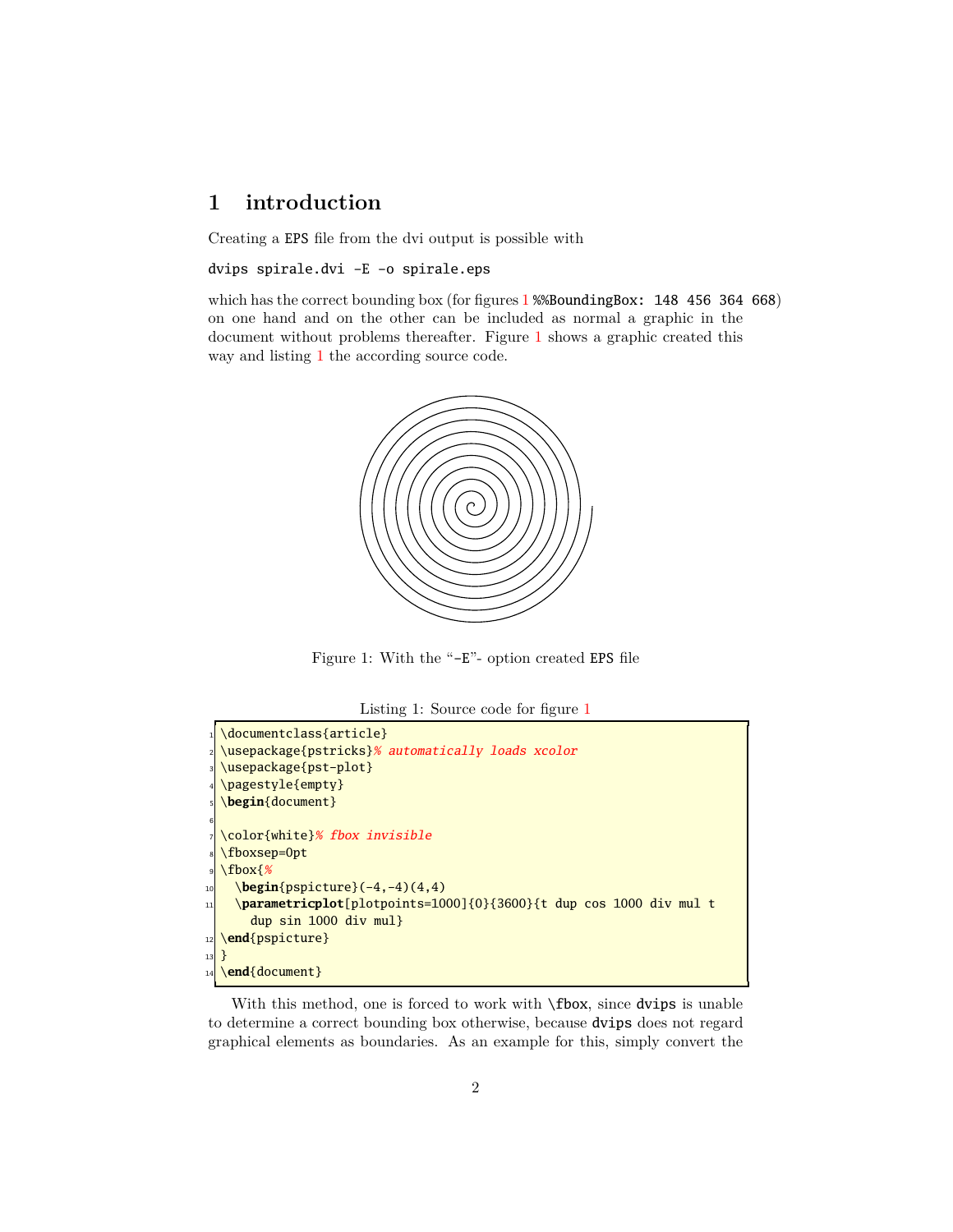<span id="page-2-3"></span>above example without using \fbox. Since \fbox as a text element represents a clear boundary on text layer, dvips has no problems to definitely determine the bounding box. For converting single graphics this method is surely very efficient, but very time-consuming for a larger number. This is where the package pst-eps comes in, which tries to automate this process.

### <span id="page-2-0"></span>**2 \TeXtoEPS**

This macro has the task of rendering the trick with \fbox shown above superfluous, and therefore give dvips a possiblity to correctly determine the bounding box.

\TeXtoEPS% TeX ... \endTeXtoEPS \begin{TeXtoEPS}% LaTeX

```
\end{TeXtoEPS}
```
...

<span id="page-2-2"></span>The same example as in listing [1](#page-1-2) is picked up again, yielding the source code in listing [2.](#page-2-2)

Listing 2: Alternative source code to figure [1](#page-1-1)

```
1 \documentclass{article}
2 \usepackage{pst-eps}
3 \usepackage{pst-plot}
4 \pagestyle{empty}
5 \begin{document}
6
7 \begin{TeXtoEPS}
    8 \begin{pspicture}(-3.7,-3.7)(3.7,3.7)
      9 \parametricplot[plotpoints=1000]{0}{3600}{t dup cos 1000 div mul t
        dup sin 1000 div mul}
10 \end{pspicture}
11 \end{TeXtoEPS}
12
13 \end{document}
```
Again the DVI file is converted with dvips as described above, whereas this time a correct bounding box is yielded: %%BoundingBox: 71 509 286 721, which differs only in absolute, but not in relative values from the values given above.

### <span id="page-2-1"></span>**3 \PSTtoEPS**

With PSTtoEPS the PSTricks environment can be saved in an external file without detours.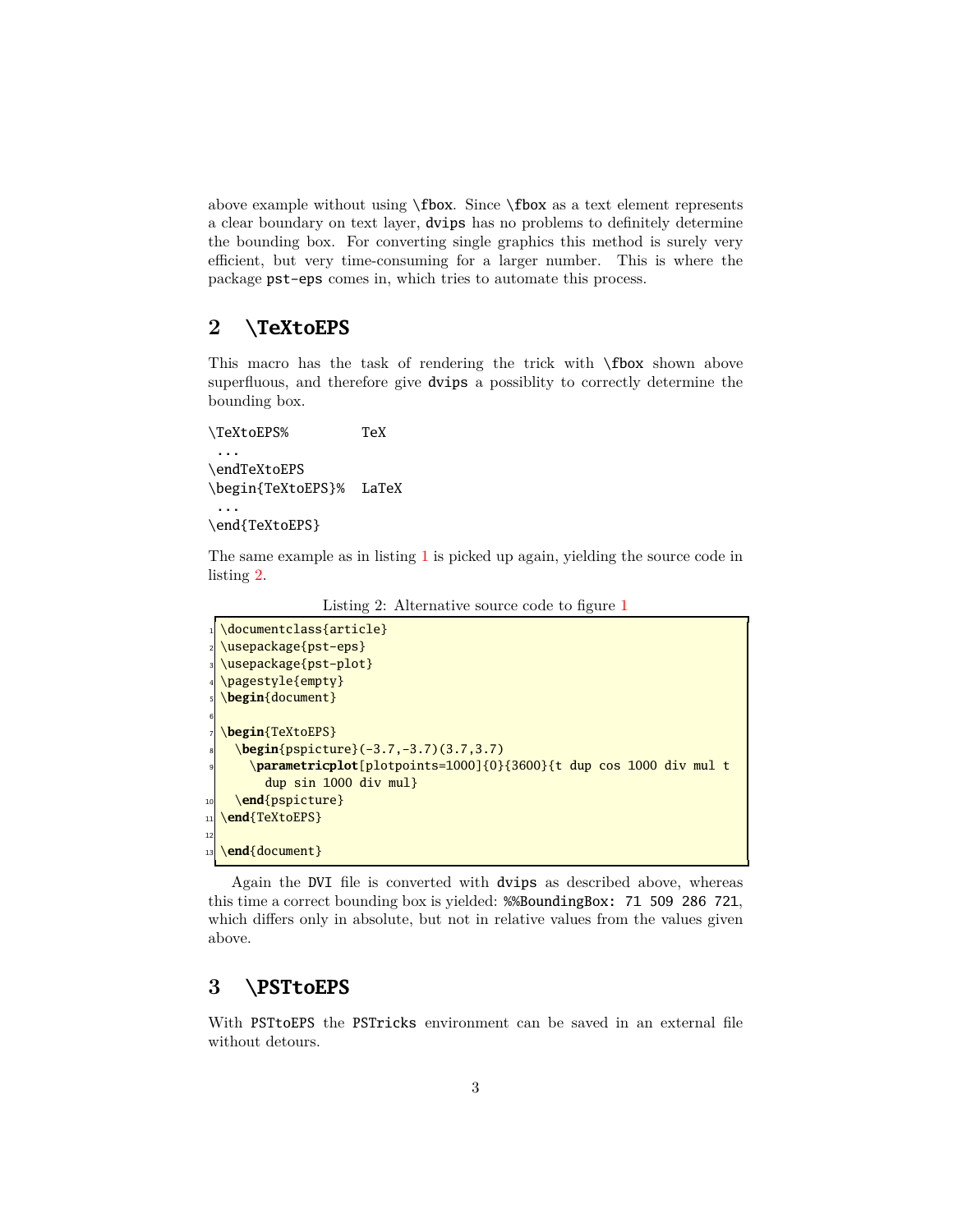#### <span id="page-3-1"></span>\PSTtoEPS[<parameters>]{<filename>}{<graphic object>}

With this macro the problem of the bounding box not being determined correctly arises again. It can be specified with according parameters (table [2\)](#page-4-0) The file is created immediately, so that it can be read direcly afterwards as EPS file, as in the following example.

| c |  |  |  |
|---|--|--|--|
| 2 |  |  |  |
|   |  |  |  |
|   |  |  |  |
| Ó |  |  |  |
|   |  |  |  |

```
1 \psset{checkfile=true}
2 \times 2 \PSTtoEPS[bbllx=-0.5,bblly=-0.5,bburx=5.3,bbury=3.4,
   3 checkfile,headers=all,makeeps=all*]{frame.eps}{%
   4 \psgrid[subgriddiv=0](5,3)
   5 \psframe[linecolor=blue,linewidth=0.1](1,1)(4,2)%
6 }
7 \includegraphics[scale=0.5]{frame}
```
### <span id="page-3-0"></span>**4 Parameters**

Table [2](#page-4-0) shows a compilation of all special parameters valid for pst-eps.

The parameters shall not be discussed in detail here, since the package pst-eps can be substituted by other possiblities meanwhile.

A practical use of pst-eps arises, when the calculation of single objects requires intense processor time, for instance three dimensional objects, like cylinders or spheres. Instead of conducting those calculation at every compile of the document again, one could create the graphic as EPS file in the first place and only read it in consequent LAT<sub>EX</sub> runs.

### **References**

- [1] Denis Girou. Présentation de PSTricks. *Cahier GUTenberg*, 16:21–70, April 1994.
- [2] Michel Goosens, Frank Mittelbach, and Alexander Samarin. *The L<sup>A</sup>TEX Graphics Companion*. Addison-Wesley Publishing Company, Reading, Mass., 1997.
- [3] Nikolai G. Kollock. *PostScript richtig eingesetzt: vom Konzept zum praktischen Einsatz*. IWT, Vaterstetten, 1989.
- [4] Herbert Voß. PSTricks Grafik für T<sub>F</sub>X und P<sup>T</sup>F<sub>7</sub>X. DANTE Lehmanns, Heidelberg/Hamburg, third edition, 2006.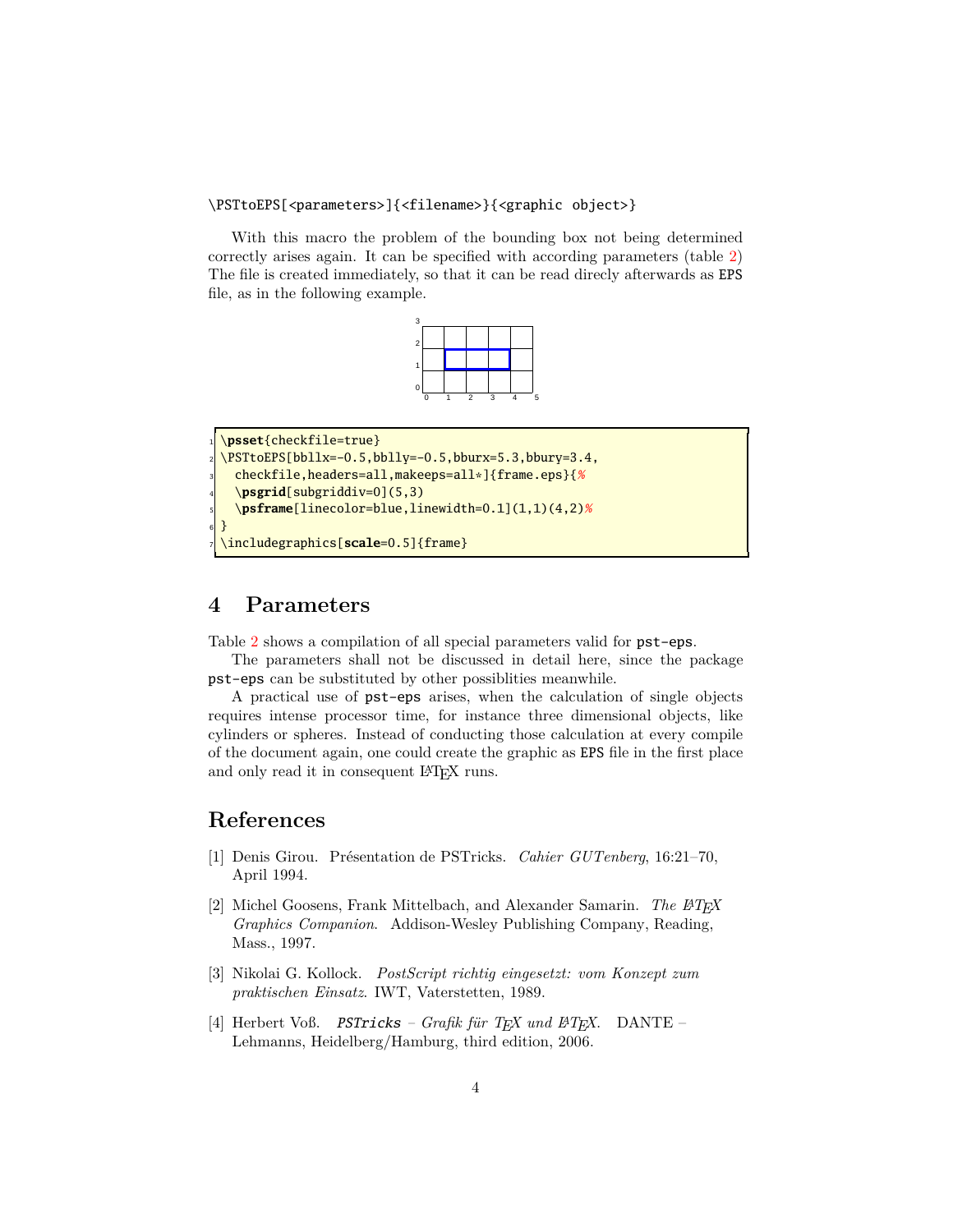| name        | values                      | default | meaning                                                                                                                   |
|-------------|-----------------------------|---------|---------------------------------------------------------------------------------------------------------------------------|
| bbllx       | <value[unit]></value[unit]> | 0pt     | bounding box lower left x                                                                                                 |
| bblly       | <value[unit]></value[unit]> | 0pt     | lower left y                                                                                                              |
| bburx       | <value[unit]></value[unit]> | 0pt     | upper right x                                                                                                             |
| bburx       | <value[unit]></value[unit]> | 0pt     | upper right y                                                                                                             |
| makeeps     | $none new all all*$         | new     | none: do nothing                                                                                                          |
|             |                             |         | new: create, when non exists<br>all: create allways<br>all*: ask before overwriting                                       |
| checkfile   | <true false></true false>   | false   | check before overwriting                                                                                                  |
| headerfile  | <filename></filename>       | {}      | filename of header to include                                                                                             |
| headers     | none all user               | none    | none: no headers<br>all:<br>include all<br><b>PSTricks</b><br>header files<br>user: include only the header<br>headerfile |
| GraphicsRef | $\langle x, y \rangle$      | {}      | reference point                                                                                                           |
| Translation | $\langle x, y \rangle$      | {}      | set another origin                                                                                                        |
| Rotation    | <value></value>             | {}      | rotation angle                                                                                                            |
| Scale       | <value1 value2=""></value1> | {}      | scaling                                                                                                                   |

<span id="page-4-0"></span>Figure 2: Summary of all parameters for pst-eps

- [5] Timothy Van Zandt. *PSTricks PostScript macros for generic TEX*. <http://www.tug.org/application/PSTricks>, 1993.
- [6] Timothy Van Zandt. multido.tex  *a loop macro, that supports fixedpoint addition*. <CTAN:/graphics/pstricks/generic/multido.tex>, 1997.
- [7] Timothy Van Zandt. pst-eps*: Exporting eps images*. <CTAN:graphics/pstricks/generic/>, 1999.
- [8] Timothy Van Zandt and Denis Girou. Inside PSTricks. *TUGboat*, 15:239– 246, September 1994.